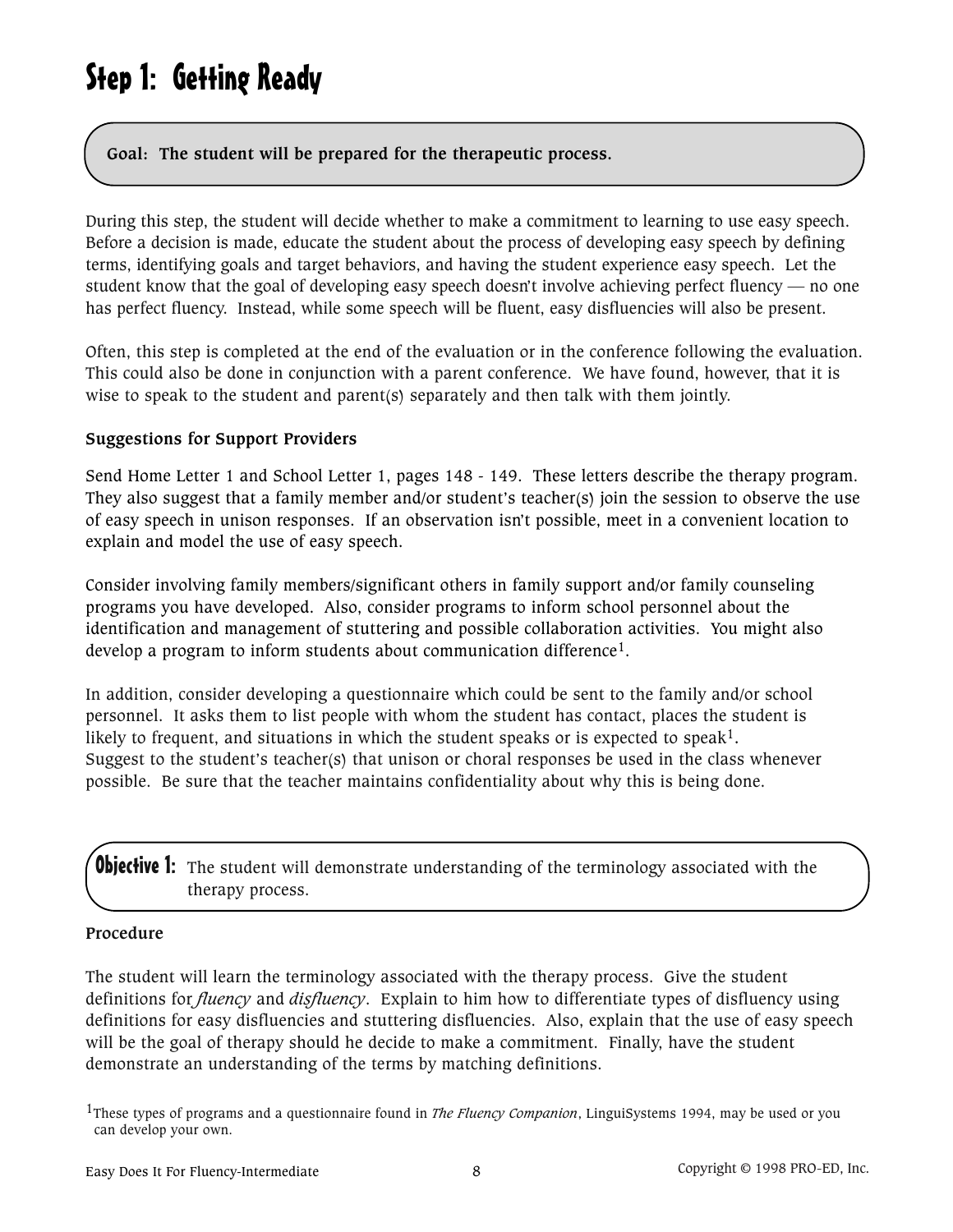Say, "Today we're going to solve some problems. First, we'll read the problem on the top of this page. Before we start, though, let's look at the words on the page and pick ones for practicing our bouncing, sliding, light contacts, and easy onsets."

Have the student help select the words and underline them. Place letters over the words so you'll know which technique to use. "Let's read the problem together." Read in unison including the wordinitiation techniques. "Now, let's take turns reading the clues and then telling what to do. I'll show you. 'The first clue says, "Tyrannosaurus Rex is in the middle." I'll write Tyrannosaurus Rex on the middle line. Your turn.' Read the clue and then tell me what you'll do. Remember to use bouncing, sliding, light contacts, and easy onsets in your reading and talking."

## Activity 10

**Materials:** any Thinking Problems, Materials Book, pages 116 - 117

**Homework:** any Thinking Problems, Materials Book, pages 116 - 117

**Directions:** First, cut apart the pictures. Next, take turns reading the problem printed on each picture using word-initiation techniques. Then, mix up the problems and place them in a pile. Tell the student that you'll take turns asking each other how to solve the problem. Say, "This is how we'll practice bouncing, sliding, light contacts, and easy onsets today. Pick a picture and read me the problem. Then, ask me, 'What can I do?' I'll say, 'I can climb on a chair.' Then, I'll say, 'Your turn.' Be sure to use bouncing, sliding, light contacts, and easy onsets when you ask about and solve my problem just like I do on my turn."

Remember to reinforce the student for using the target behaviors by saying, "I liked the way you used (bouncing, sliding, a light contact, or an easy onset) on that turn."

## Activity 11

**Materials:** any "What's Wrong?", Materials Book, pages 132 - 135

**Homework:** any "What's Wrong?", Materials Book, pages 132 - 135

**Directions:** Using word-initiation techniques, tell the student, "Today, we're going to practice bouncing, sliding, light contacts, and easy onsets while we tell each other what's wrong with this picture. Here's how we'll do it. We'll each look for something that is wrong. We'll take turns telling each other what's wrong. I'll start. 'I found something that is wrong.' You ask me, 'What did you find?' I'll answer, 'I found a horse with no tail. Your turn.'"

Periodically, ask the student to tell you why you're doing this activity and what the target behaviors are. Also, have the student self-evaluate by asking, "Did you remember to use (bouncing, sliding, light contacts, easy onsets)?"

**Objective 6:** The student will produce easy speech by using word-initiation techniques as cancellations, pull-outs, and preparatory sets in structured activities.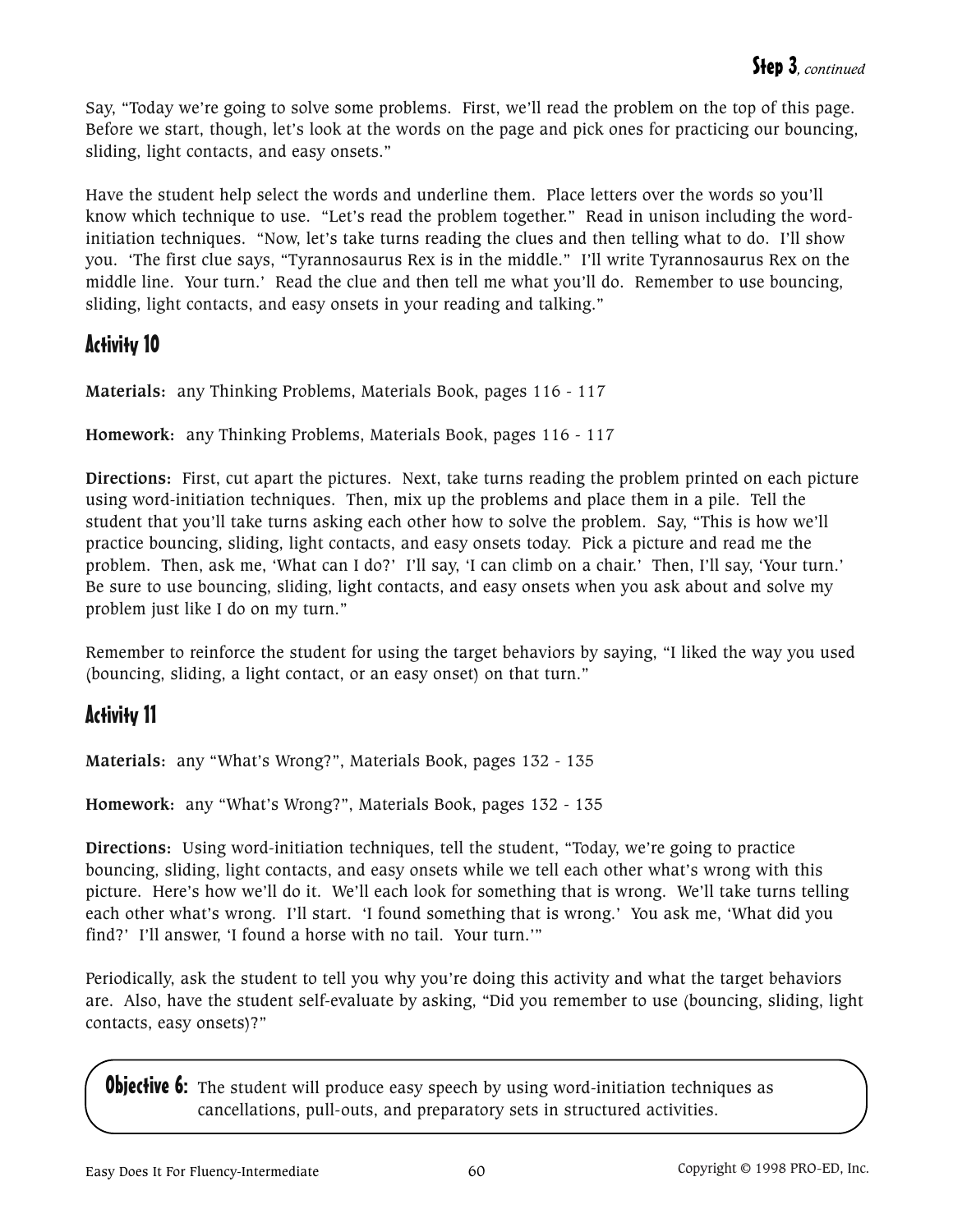## Activity 23

**Materials:** paper, a pencil, and poster board (optional)

**Homework:** none

**Directions:** Tell the student, "Sometimes we want to gather information from a lot of people. Then, we take a poll. After we get the information, we can summarize it. We can practice easy speech as we gather the information and again as we summarize the findings. Let's pretend we want to take a poll of the people in our building. Let's see which team they think will (win the Super Bowl). First, you'll introduce yourself and then you'll explain what we're doing. Be sure to thank the person when you're done. Pretend I'm the principal. Ask me for my opinion. Be sure to use easy speech."

Pretend to be other people in the building and have the student continue the poll. Tell the student that you might ask some unexpected questions. Remind the student to keep using easy speech.

After the student is successful, go around the building and take a real poll. Choose a topic from the list below. Tell the student you'll be close by, but he'll do all the talking. As you walk around, model easy speech for the student in your conversation. Talk to the student's teacher about letting the student take a poll in his classroom.

When you're finished, return to your room. Tell the student, "Now, let's keep practicing easy speech while we talk about the results." After you tally the results, ask the student to pretend to give a summary report to his class. You could even make a chart to use while giving the summary report. If possible, the student could give an actual summary report to his class.

#### **Topics**

| winner of an election | best movie          |
|-----------------------|---------------------|
| best magazine         | best sport          |
| best holiday          | best instrument     |
| best vacation         | best car            |
| best TV show/channel  | winner of a contest |

#### Activity 24

**Materials:** Interview Questions, Materials Book, page 205

**Homework:** Interview Questions, Materials Book, page 205

**Directions:** Tell the student, "Sometimes we're asked to interview people. This is a good time to practice our target behaviors. Let's pretend by using this interview sheet. I'll interview you first and then you can interview me. Remember to use your target behaviors."

After the student has achieved success, arrange for the student to interview other people at home and at school. Role-play the interviews first.